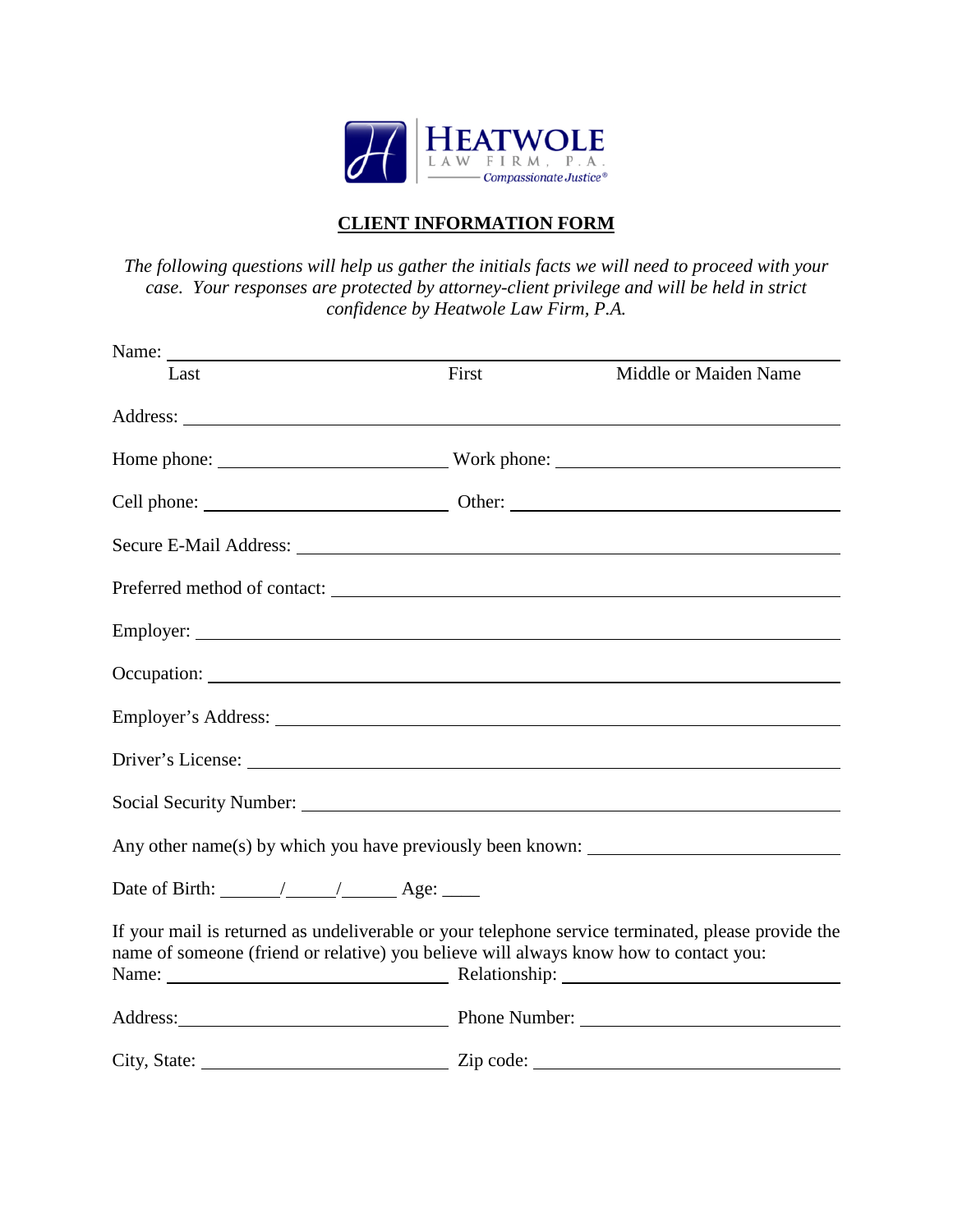| Opposing Party's Date of Birth: $\frac{1}{\sqrt{1-\frac{1}{\sqrt{1-\frac{1}{\sqrt{1-\frac{1}{\sqrt{1-\frac{1}{\sqrt{1-\frac{1}{\sqrt{1-\frac{1}{\sqrt{1-\frac{1}{\sqrt{1-\frac{1}{\sqrt{1-\frac{1}{\sqrt{1-\frac{1}{\sqrt{1-\frac{1}{\sqrt{1-\frac{1}{\sqrt{1-\frac{1}{\sqrt{1-\frac{1}{\sqrt{1-\frac{1}{\sqrt{1-\frac{1}{\sqrt{1-\frac{1}{\sqrt{1-\frac{1}{\sqrt{1-\frac{1}{\sqrt{1-\frac{1}{\sqrt{$ |  |  |
|-------------------------------------------------------------------------------------------------------------------------------------------------------------------------------------------------------------------------------------------------------------------------------------------------------------------------------------------------------------------------------------------------------|--|--|
|                                                                                                                                                                                                                                                                                                                                                                                                       |  |  |
| the control of the control of the control of the control of the control of the control of the control of<br>Opposing Party's Yearly Income: 1988. The Second Second Second Second Second Second Second Second Second Second Second Second Second Second Second Second Second Second Second Second Second Second Second Second Second Secon                                                            |  |  |
|                                                                                                                                                                                                                                                                                                                                                                                                       |  |  |
|                                                                                                                                                                                                                                                                                                                                                                                                       |  |  |
| Physical description of Opposing Party:                                                                                                                                                                                                                                                                                                                                                               |  |  |

Child (ren)'s Information:

| <b>Name</b> | Date of Birth | <b>Social Security</b><br><b>Number</b> | <b>Currently Living</b><br>With |
|-------------|---------------|-----------------------------------------|---------------------------------|
|             |               |                                         |                                 |
|             |               |                                         |                                 |
|             |               |                                         |                                 |
|             |               |                                         |                                 |

Matters at Issue (Please Check All that Apply):

- 
- [ ] Divorce [ ] Alimony [ ] Alimony [ ] Child Custody [ ] Paternity
- [ ] Child Custody<br>[ ] Equitable Distribution
- 
- $[ ]$  Relocation with Minor Child
- 
- 
- [ ] Child Support Modification<br>[ ] Domestic Violence
	-

[ ] Child Support Enforcement [ ] Domestic Violence

Is there any other relevant information you feel that your attorney should know?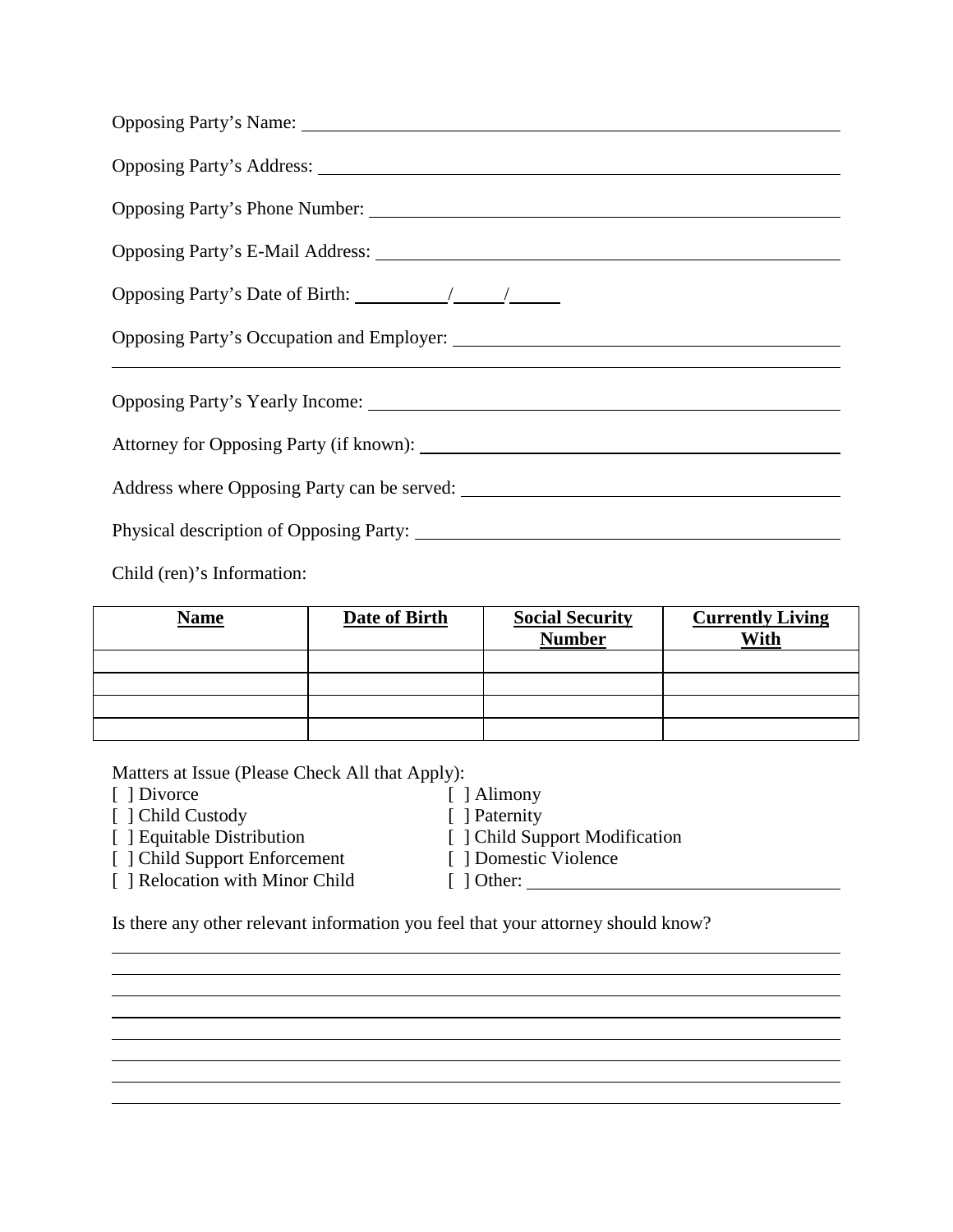Have you previously signed any agreements relative to this matter? Yes / No If yes, please explain:

## **If this is a Divorce matter, please complete the following section:**

| How long have you lived in Florida?                                                                                                          |  |  |  |
|----------------------------------------------------------------------------------------------------------------------------------------------|--|--|--|
| County and State where you and the Opposing Party last lived together as Husband and Wife:                                                   |  |  |  |
|                                                                                                                                              |  |  |  |
| Do you want your former name restored to you? YES / NO<br>If yes, what is your former name?                                                  |  |  |  |
| <b>ASSETS:</b>                                                                                                                               |  |  |  |
| A. MARITAL HOME                                                                                                                              |  |  |  |
| Purchase price: <u>\$</u><br>Current Fair Market Value: \$<br>Current Mortgage/Credit Line Balance(s): \$<br>$Name(s)$ on the Deed: $\angle$ |  |  |  |
| <b>B. OTHER REAL ESTATE</b>                                                                                                                  |  |  |  |
| Purchase price: \$<br>Current Fair Market Value: \$<br>Current Mortgage/Credit Line Balance(s): \$                                           |  |  |  |
| C. TRANSPORTATION (Cars, trucks, motorcycles, boats, etc.)<br>What vehicle do you drive?                                                     |  |  |  |
| Date purchased: $\angle$<br>Purchase price: \$<br>Current Fair Market Value: \$<br>Current Loan Balance: \$                                  |  |  |  |
|                                                                                                                                              |  |  |  |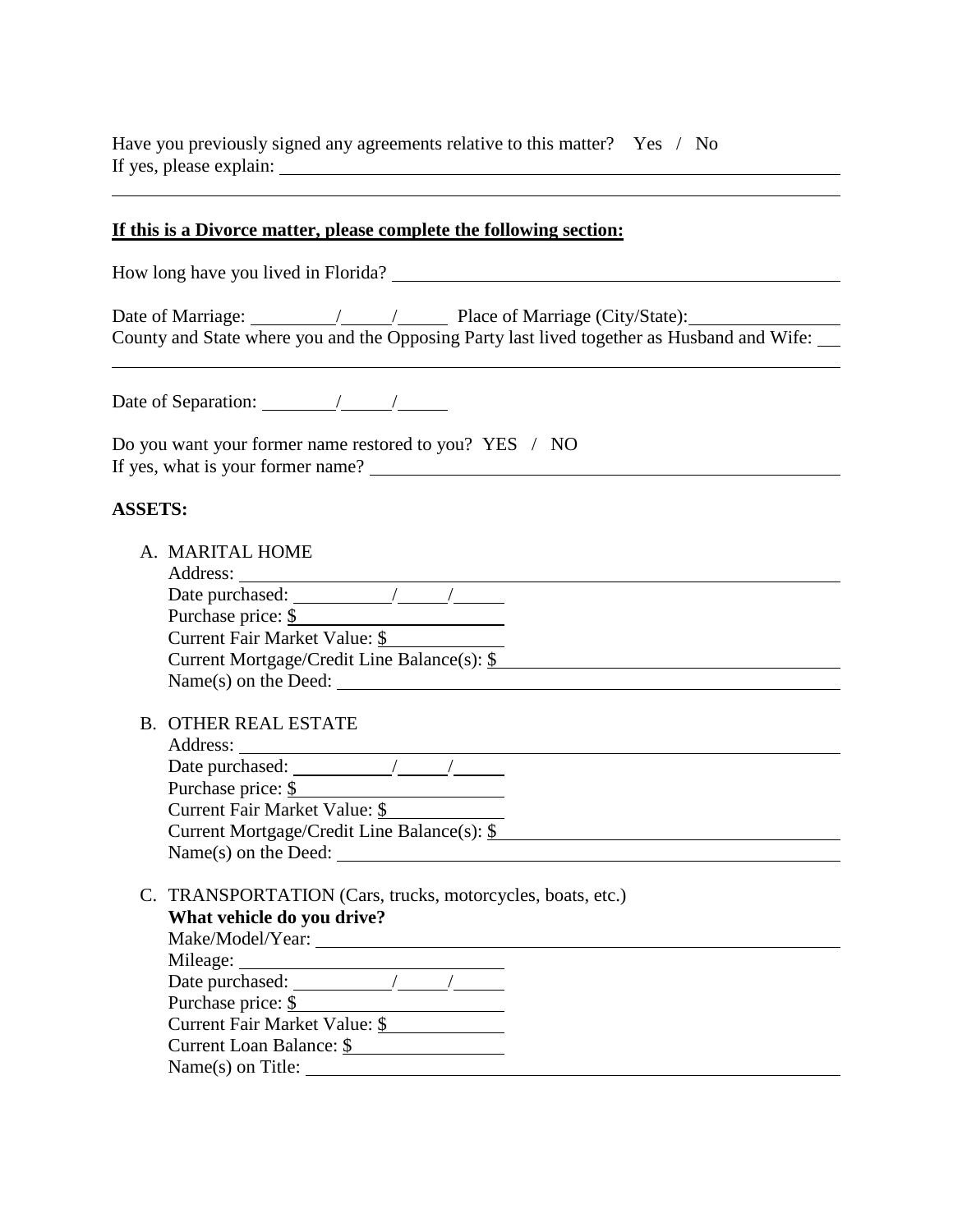| <b>What vehicle does the Opposing Party drive?</b>                |
|-------------------------------------------------------------------|
|                                                                   |
|                                                                   |
|                                                                   |
| Purchase price: $\frac{\S}{}$                                     |
| Current Fair Market Value: \$                                     |
| Current Loan Balance: \$                                          |
| $Name(s)$ on Title:                                               |
| D. ADDITIONAL TRANSPORTATION (attach separate sheet if necessary) |
|                                                                   |
| Date purchased: $\sqrt{\frac{1}{\sqrt{1-\frac{1}{2}}}}$           |
| Purchase price: \$                                                |
| Current Fair Market Value: \$                                     |
| Current Loan Balance: \$                                          |
|                                                                   |
|                                                                   |
|                                                                   |
|                                                                   |
| Purchase price: \$                                                |
| Current Fair Market Value: \$                                     |
| Current Loan Balance: \$                                          |
| $Name(s)$ on Title:                                               |
|                                                                   |

E. OTHER ITEMS OF SIGNIFICANT VALUE (Art, Tools, Collections, etc.) **ITEM VALUE**

## F. INTANGIBLE ASSETS Cash on Hand: \$

## Checking and Savings Accounts:

| <b>Bank Name</b> | <u>Last 4 Digits of   Balance</u><br>Account No. | Date of Balance |
|------------------|--------------------------------------------------|-----------------|
|                  |                                                  |                 |
|                  |                                                  |                 |
|                  |                                                  |                 |
|                  |                                                  |                 |
|                  |                                                  |                 |